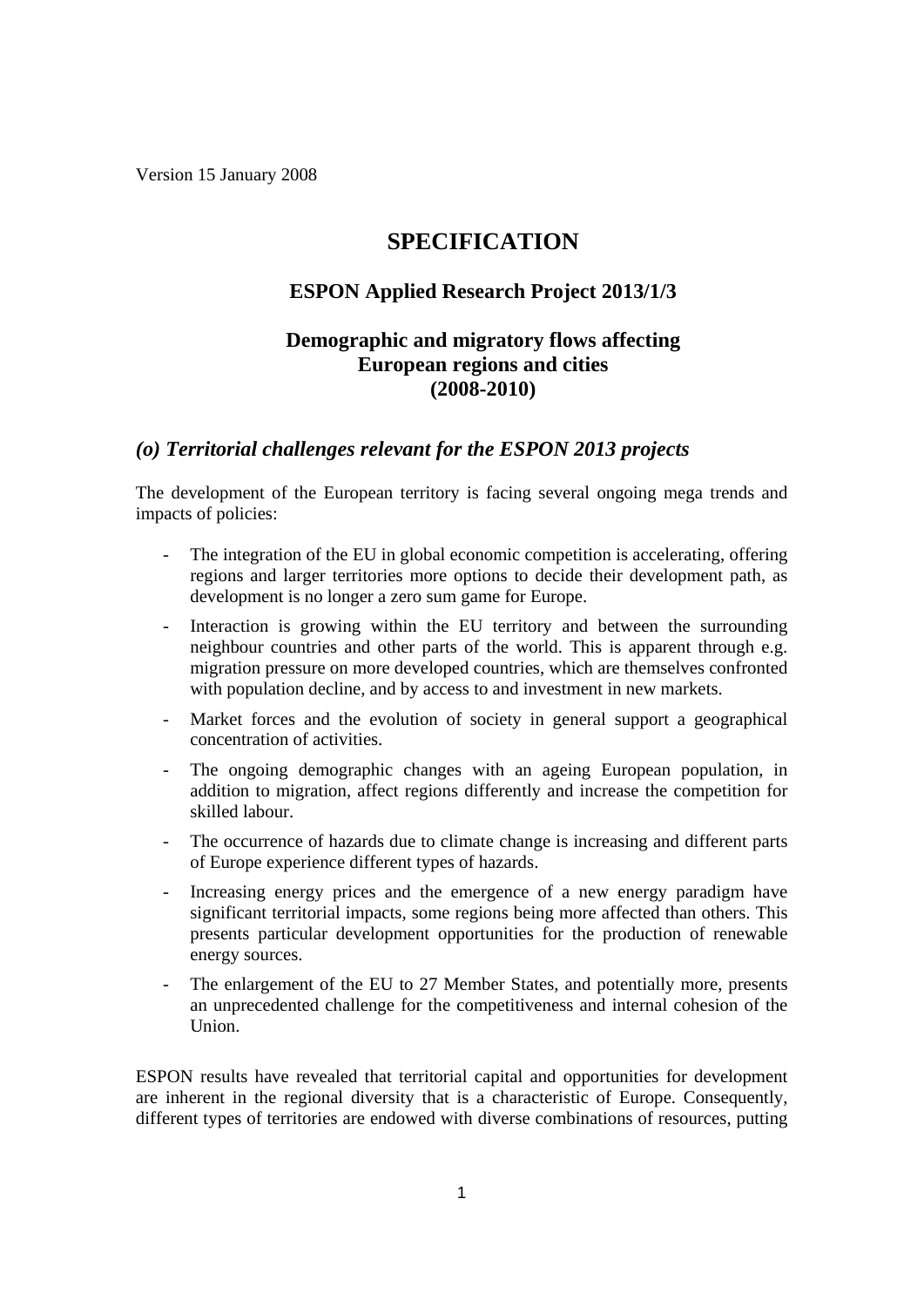them in different positions for contributing to the achievement of the Lisbon and Gothenburg Agendas, as well as to Cohesion Policy. Territorial diversity, especially in the economic base, implies that strategies other than opting for a knowledge-based economy might be more appropriate and viable for some regions.

The ESPON 2006 Programme provided integrated analysis and long-term spatial scenarios which enriched the European policy debate and knowledge base. The results and observations on territorial structures, trends, perspectives and assessment of EU policy impacts had not been fully evident before and supported a better understanding of the European dimension of territorial dynamics. This has prompted interest among policy makers and practitioners for even more information, knowledge and understanding that ESPON can offer.

The ESPON 2013 Programme shall bring this knowledge base one step further through applied research and targeted analysis, indicator development and data collection, capitalisation events presenting results, etc. All these actions will be related to an improved understanding of territorial structures, development trends, perspectives and policy impacts.

The European-wide evidence provided by the ESPON 2013 Programme will potentially benefit stakeholders at all levels throughout Europe. Policy makers dealing with territorial development require sound evidence and comparable regionalised information in addition to medium and long-term development perspectives, in order to create sustainable and efficient integrated policy responses for their territories.

Given that the European Union is moving towards a more integrated policy approach, the territorial dimension is particularly important for policy makers. The aim of territorial cohesion proposed by the Commission supports this approach by taking the territory as an element within the framework of policy making. Due to the provision of evidence based on analyses of territorial units, the ESPON 2013 Programme is of strategic importance for European policy development and cooperation.

By further developing and expanding the existing knowledge and indicators, the ESPON 2013 Programme will play a strategic role in supporting the policy process of the 2007- 2013 period, and contribute to the development of Cohesion Policy.

# *(i) General objectives of applied research projects under Priority 1*

The general objectives of applied research projects within the ESPON 2013 Programme are the following:

- Building new evidence based on comparable information about European regions and cities, including information on dynamics and flows, and covering the entire territory of EU 27, Iceland, Liechtenstein, Norway and Switzerland.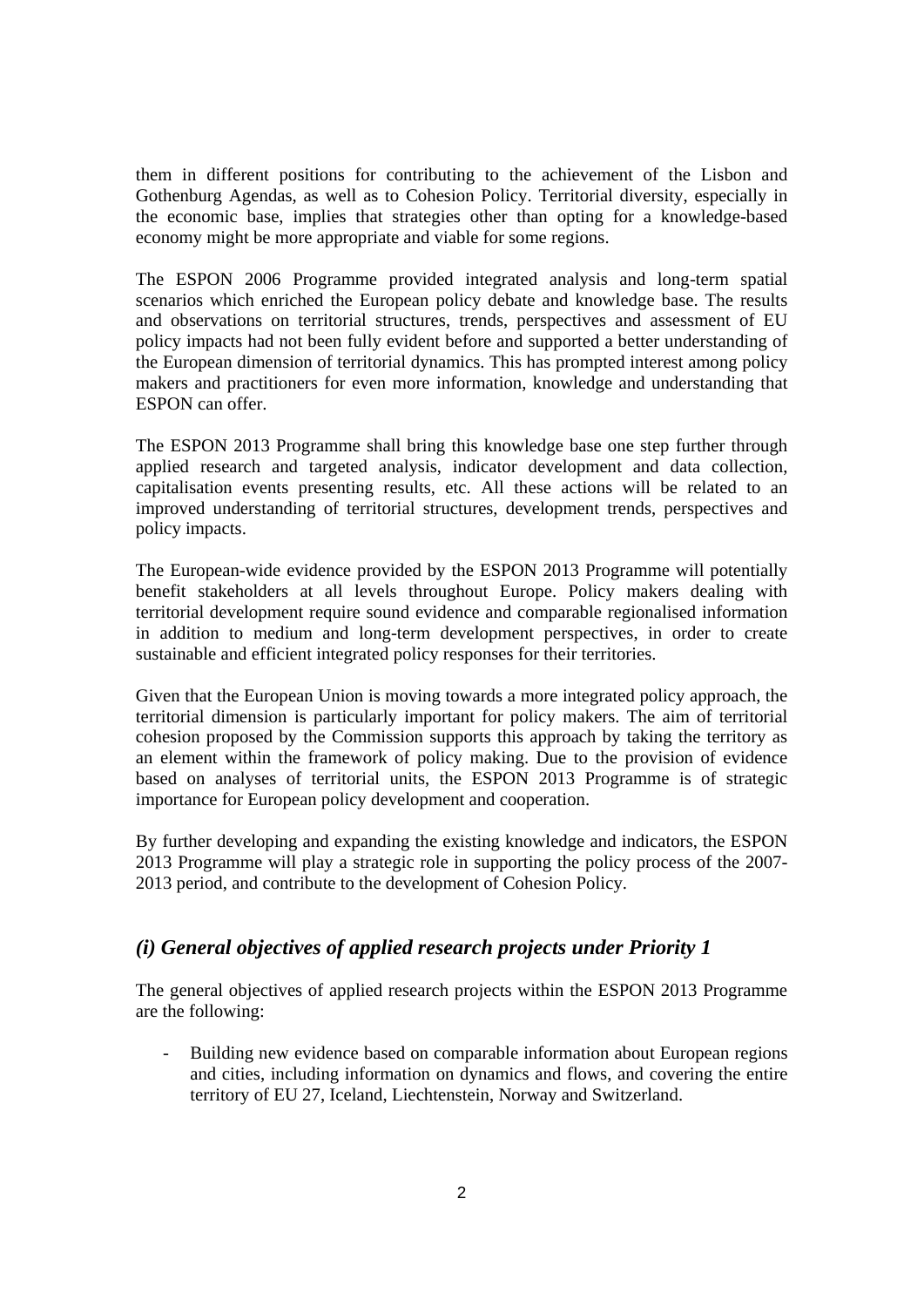- Addressing major territorial challenges and political priorities providing comparable information covering the entire European territory, its regions and cities.
- Providing comparable regionalised information and possible policy options for making use of opportunities inherent in territorial structures; anticipating and counter balancing negative trends and structures, taking into account the diversity of the ESPON territory and considering institutional, instrumental and procedural aspects.
- Identifying types of territories, regions and cities that share common development challenges and are affected most (positively or negatively) by the identified structures, trends, perspectives and/or policy impacts.
- Contributing to the further identification of structures within the EU territory that represent options for exploring comparative advantages and provide synergy through territorial cooperation arrangements, involving regions and/or cities.
- Contributing to the improvement of the scientific platform for European applied territorial research by refining existing concepts, methodologies, indicators, typologies, European maps and models and by defining new ones.
- Providing the knowledge and competence capabilities needed to ensure scientifically validated results of the applied territorial research with the support of Sounding Boards<sup>1</sup>.
- Supporting the use and dissemination of results to an audience of policy makers, practitioners, scientist and experts.

This project shall contribute to these general objectives during its implementation, and in doing so make best use of existing ESPON results, new results in other ESPON projects as well as other research results and relevant studies.

# *(ii) Relation of this project to the ESPON 2013 Programme*

policies will be another focus under this priority.

The priorities describing the work-programme of the ESPON 2013 Programme are structured in four strands:

1. **Applied research on territorial development, competitiveness and cohesion: Evidence on European territorial trends, perspectives and policy impacts** The applied research projects will create information and evidence on territorial challenges and opportunities for success in the development of regions. Cross thematic applied research will be a major activity integrating existing thematic analysis and adding future analysis of new themes. Territorial impact studies of EU

 $<sup>1</sup>$  For each applied research project a Sounding Board will be set up, accompanying the project throughout its life cycle</sup> and giving advice to the TPG on both, scientific issues as well as relevance for policy makers. Sounding Boards will normally be made up of one scientist and one practitioner. Their tasks will consist of assessing project proposals, giving continuous feedback to TPGs and commenting on their reports.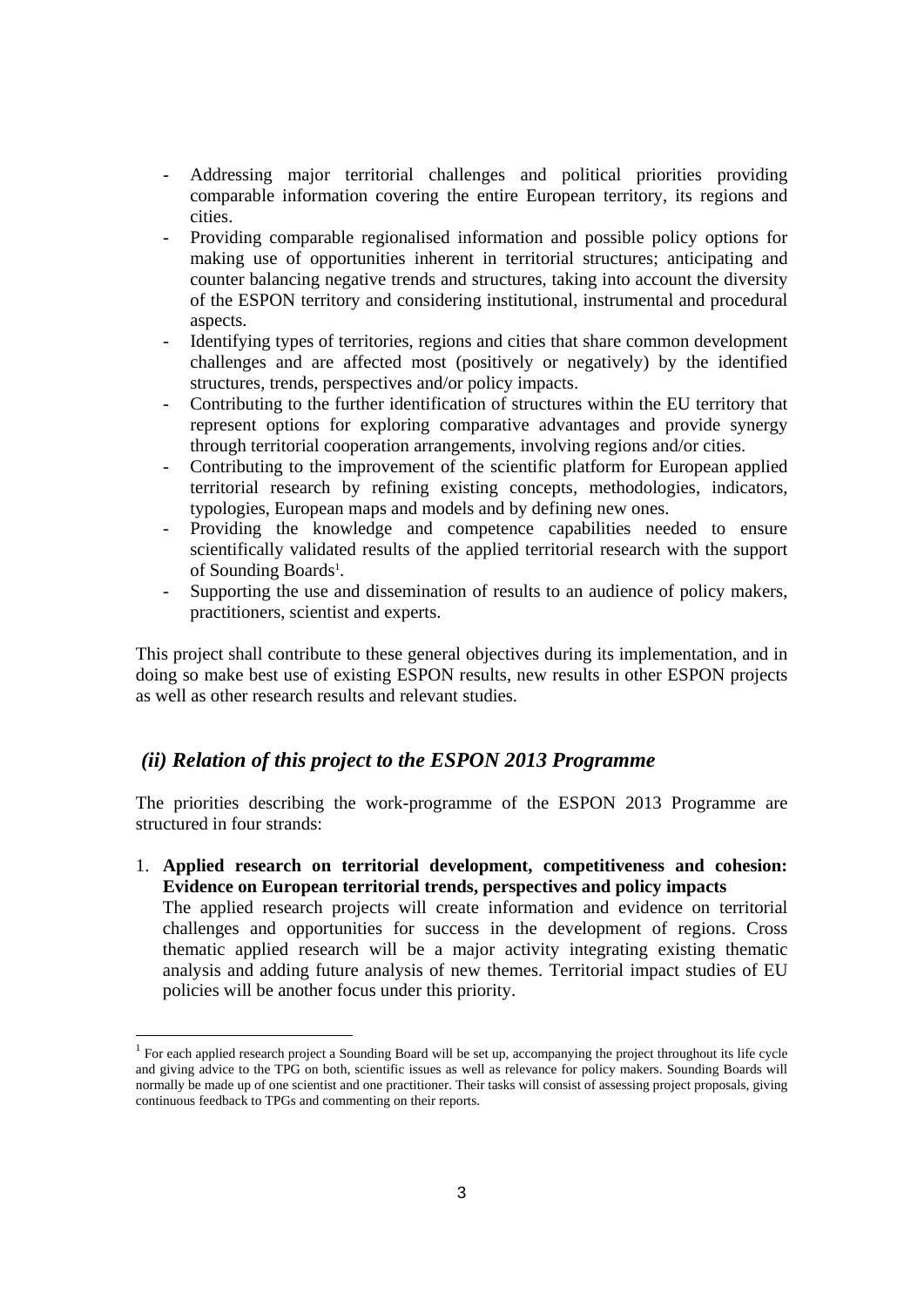### 2. **Targeted analysis based on user demand: European perspective on development of different types of territories**

This priority responds to a clear demand of practitioners for user and demand driven actions within the ESPON 2013 Programme. By convening an analytical process where ESPON findings are integrated with more detailed information and practical know-how, new understanding of future development opportunities and challenges may arise, which could be transformed into projects and actions.

- 3. **Scientific platform and tools: Territorial indicators and data, analytical tools and scientific support**  The scientific platform and analytical tools built up within the ESPON 2006 Programme will be maintained and further expanded. New actions shall be undertaken to develop current achievements and make use of existing indicators, data and tools.
- 4. **Capitalisation, ownership and participation: Capacity building, dialogue and networking**

Under this priority, actions are foreseen that will make the evidence and knowledge already developed operational through raising awareness and involving stakeholders in the results and practical application of them.

A strong coordination and interlinkage with other ongoing ESPON projects is crucial for achieving comprehensive results. A close cooperation with the appointed Sounding Board and the Coordination Unit must also be established as part of the project implementation.

This project belongs to the first priority. It holds a key position in preparing a common ground for a better understanding of demographic and migratory flows, their causes and their impacts on different types of European territories, regions and cities. Knowledge on these issues is vital for targeted policy development in the light of Cohesion Policy aiming, inter alia, at territorial cohesion in growth as well as job creation and tackling social changes.

### *(iii) Thematic scope and policy context*

The EU is facing substantial demographic changes that will have a major impact across society and the economy. People are living longer and in better health. Fertility rates have dropped to 1.5 children per woman, and in 2030 Europe will have 18 million children and young people fewer than in 2004. By then, the number of "older workers" (aged 55 to 64) will have risen by 24 million and the EU will have 34.7 million citizens aged over 80 (compared to  $18.8$  million today)<sup>2</sup>.

As a consequence, there will be an increasing proportion of people at retirement age, while the available indigenous labour force will shrink. Due to sustained lower birth rates in previous years, insufficient entrants will be available to replace those leaving the

 2 According to Eurostat's baseline scenario for population forecasting (2004)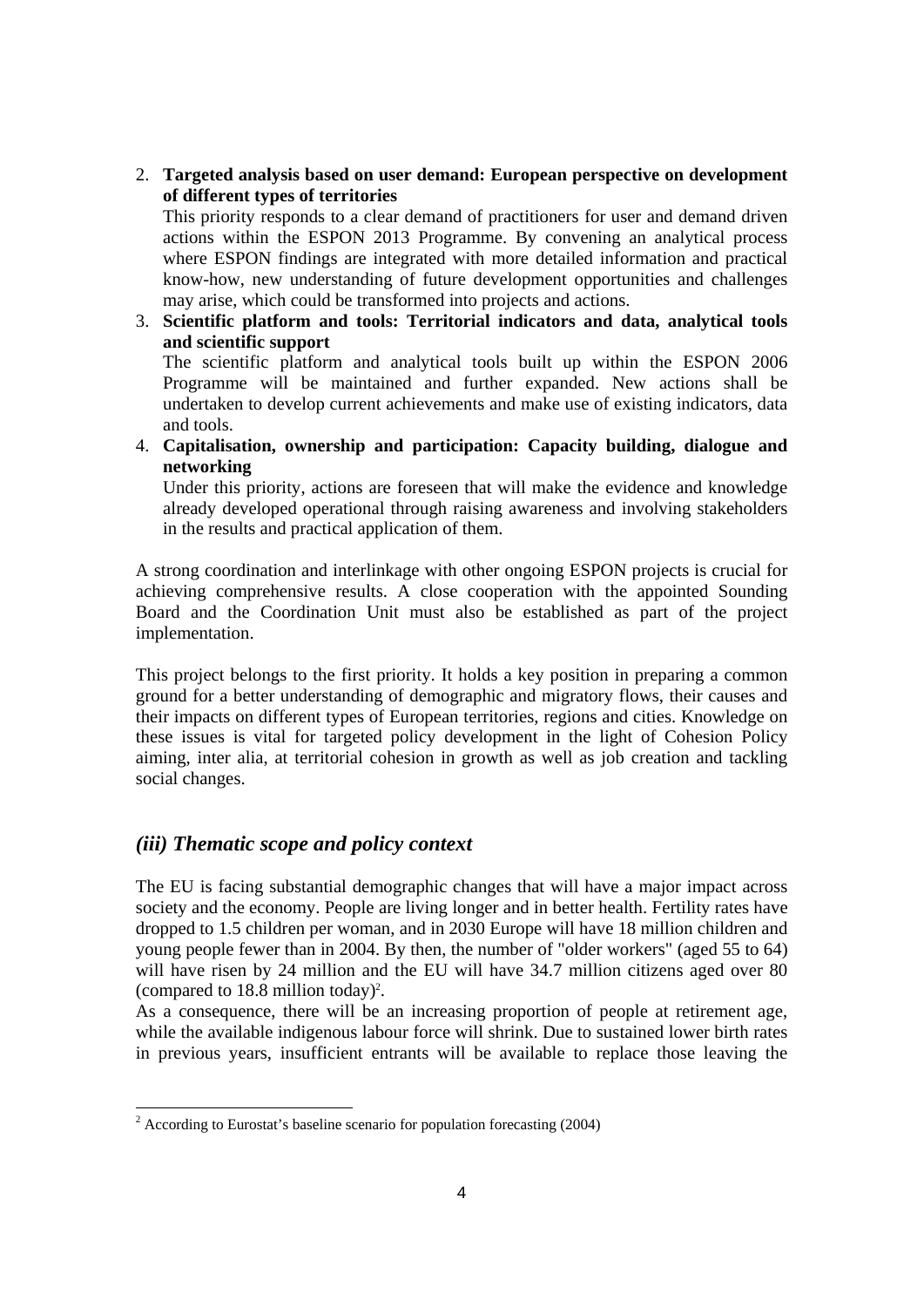labour market, even though a decrease in unemployment will partially compensate for this.

Overall predictions indicate labour shortages in the EU after 2010. The Commission Staff Working Document on Europe's demographic future<sup>3</sup> found that from around 2017 on the shrinking working age population will lead to stagnation and, subsequently, reduction of total employment. Projections show that, as employment decreases and productivity increase becomes the only source of future economic growth, the annual average potential GDP growth rate in the EU 25 will decline from 2.4% in the period 2004-2010 to only 1.2% in the period 2031-2050. This decline would come at a time when significant additional resources will be required to meet the needs of an increasing number of elderly people for whom adequate pensions as well as health and long-term care provision will have to be secured.

Against this backdrop, the EU Commission acknowledges the necessity of immigration from outside the EU in the years to come to meet the requirements of the European labour market. Although external immigration alone is unlikely to be sufficient in this respect it can contribute to ease labour shortages and hamper the effects of it.

The Fourth Cohesion Report indicates that already today, population growth depends on immigration. In fact, it is the main source of population growth in the EU, with 86% of population growth being due to migration in the period  $2000 - 2005$ <sup>4</sup>

The demographic and socio-economic discontinuities between Europe and its Southern and Eastern neighbours suggest that strong migratory pressures will persist over the coming decades. In this respect, the ESPON project on "Europe in the world" pointed out that the South Mediterranean and East European countries (namely the countries of the Maghreb, Balkan, as well as Turkey) are currently the main providers of migrants to the ESPON countries.

In the above mentioned staff working document, the Commission identified a need of further analysis for the effects of migration on Europe's demographic future. In this setting, the call for proposal for an applied research project on how demographic and migratory flows are affecting European regions and cities is very timely.

The key policy questions which the project should strive to achieve a better understanding of and for which it should produce supporting information and evidence are the following:

- How will the demographic development, i.e. natural development of population as well as migration, affect different types of regions and cities?
- How and to which degree will future effects of climate change influence migration flows?

<sup>&</sup>lt;sup>3</sup> Commission of the European Communities (2007): Commission Staff Working Document. Europe's Demographic Future: Facts and Figures. Brussels.

<sup>&</sup>lt;sup>4</sup> European Commission (2007): Growing Regions, growing Europe. Fourth report on economic and social cohesion. Brussels.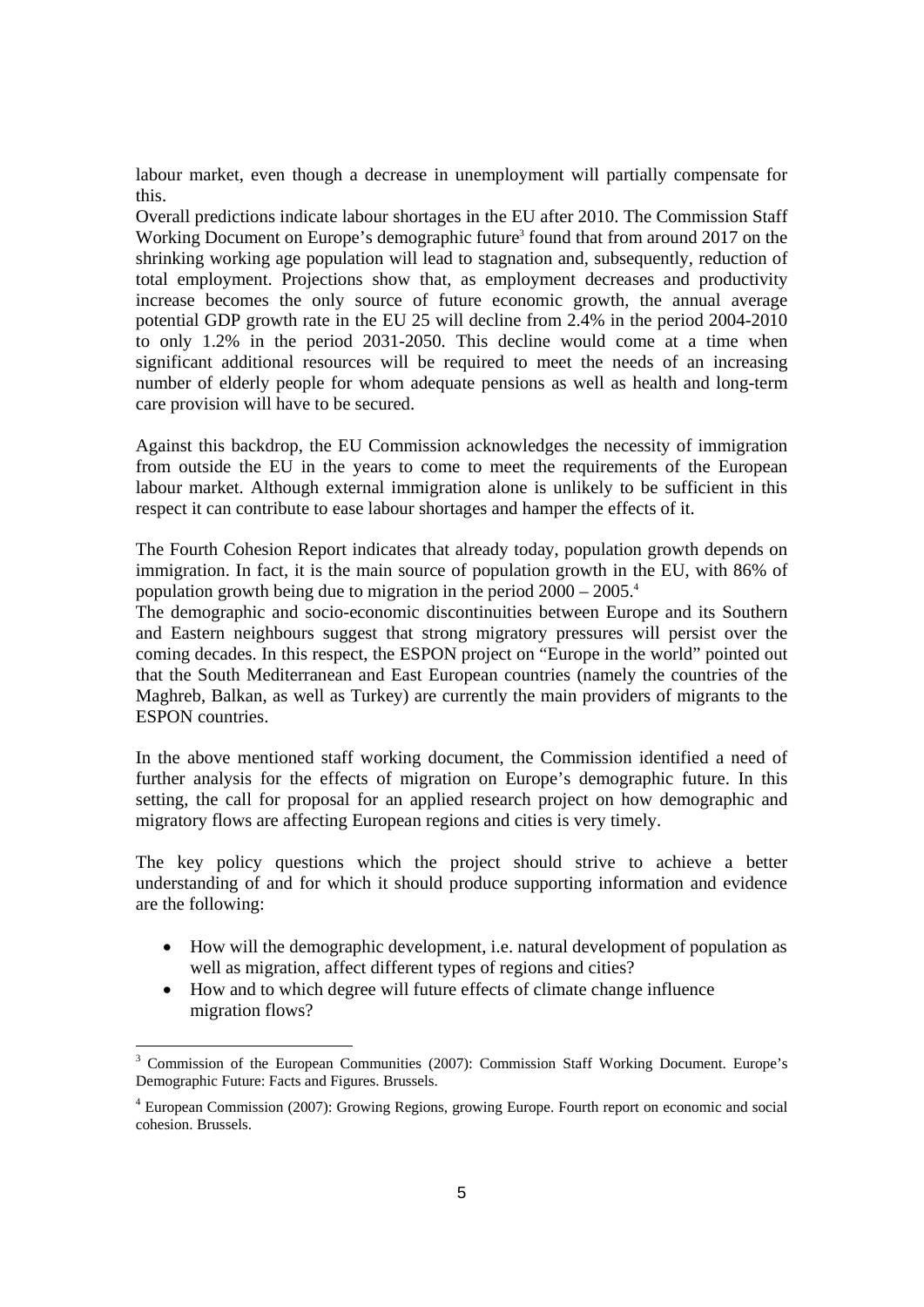- What is the need for increasing the labour force in order to avoid negative impact on the economic performance and on the social cohesion of these regions and cities?
- Which skills are needed in different types of regions and cities in order to meet the demands of the economic base and to make better use of development opportunities?
- To what extend could such skills be provided by internal migration in Europe? What should be the profile of skills of migration to Europe to maximise the contribution of regions and cities to European competitiveness?
- Which factors could have a positive effect on natural population development in Europe?

The perspective of applied research under this measure shall be guided by the objective to identify broad development perspectives and trends for the different types of regions and cities, also in the light of the Lisbon/Gothenburg agenda.

Coordination and exchange should take place with other relevant ongoing ESPON projects (above all the projects on "Cities and urban agglomerations: their functionality and development opportunities for European competitiveness and cohesion", "Development opportunities in different types of rural areas", and "Climate change and territorial effects on regions and local economies").

## *(iv) Analytical framework and deliveries expected*

The project shall take its starting point from existing ESPON projects and other relevant studies dealing with demographic development and migratory flows by e.g. the European Observatory on Demography and the Social Situation, the World Bank, and the OECD. One major challenge of this project will be the limited and often not very robust data regarding the field of migration. Data regarding the countries of origin, for instance, are often missing, which will eventually require the use of estimates and proxies. However, data on in-coming migrants is usually available on NUTS 2 level. Due to these constraints, the project should concentrate on this territorial level.

The main research issue of the project includes demographic and migratory flows both, within Europe and coming from outside into Europe. By doing that, immigration from outside the EU should be treated separately from migration between European regions. Against the backdrop of data limitations, efforts shall be put on developing estimations/proxies that can nourish analysis and that can be used for forecasts/scenarios of demographic development and migratory flows. Concerning the latter, the project should tie in with the results of ESPON project 3.2 (see below), however, without entering into a major scenario exercise.

The project shall in particular be based on and make use of relevant results from the following projects: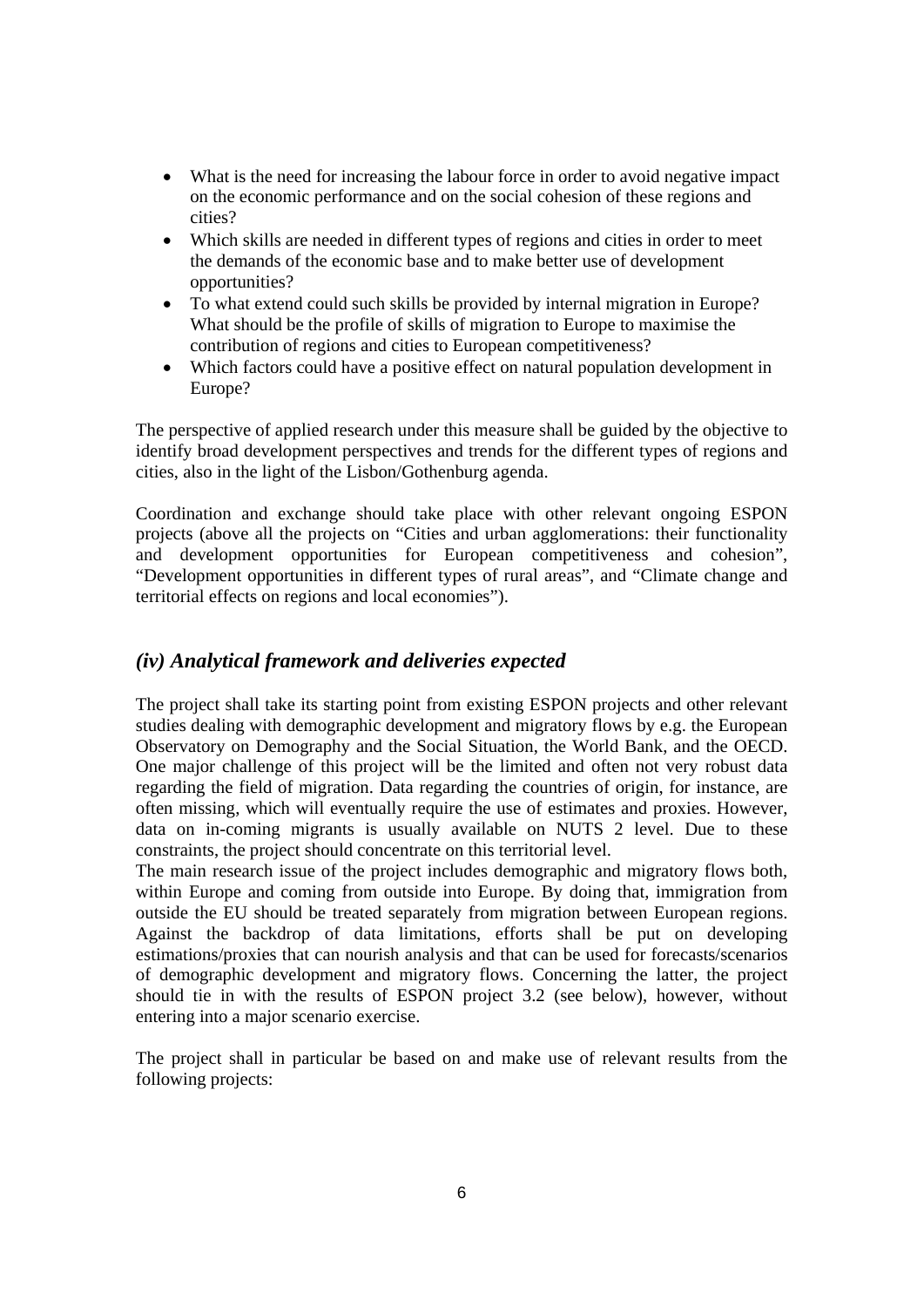- ESPON project 1.1.4 "Spatial effects of demographic trends and migration" already addressed the issue of migratory flows and their dimension and looked at suitable policy mechanisms to regulate these flows.
- ESPON project 3.2 "Spatial scenarios in relation to the ESDP and EU Cohesion Policy" also included demographic determinants into the different scenarios and analysed the respective implications.
- ESPON project 3.4.1 "Europe in the world" equally looked into aspects of population development and migration into Europe and their impact on the competitiveness of Europe within a globalised world.

The ESPON projects provided comprehensive data, indicators, typologies and maps on demographic development and migratory balances. The TPG should strive for a comprehensive and integrated research approach, taking into account social, environmental, and economic aspects. In addition, a 3-level-approach (European, transnational/national, regional/local) to the analysis, commonly used by all ESPON applied research projects, should be applied in order to support a clear presentation of results, which might vary depending on the geographical scale.

In the concrete design of the applied research project and its work packages, the project is expected to answer the following key research questions:

- What are current demographic and migratory flows like? How distinct are they? What are the regions of destination? Are there flows that are more pronounced than others, and if so, why?
- Why do some regions attract highly skilled people whereas others do not?
- What are the causes of migration (e.g. economic development, development on labour market)? What are the impacts on different types of European regions and cities (e.g. regarding regional competitiveness, provision of public services) and which effects will migration have on European cohesion?
- What are the relations between migratory flows to the ESPON countries and other major territorial challenges like accelerating globalisation and particularly climate change?
- What are the financial consequences for the regions of origin of migrants (e.g. size of remittances of migrants)?
- Who is migrating? What are the qualifications of migrants coming to Europe? Do they meet the need of the labour market as such? How does their profile fit different types of regions and cities of Europe?
- How and to which degree does the development of different individual factors (economic, social, environmental) impact on demographic and migratory flows?

Analysis within this project should take place on three levels, looking into flows a) within ESPON countries, b) between ESPON countries, and c) between ESPON countries and the world. Wherever possible and appropriate, project results should take into account geographical features of certain areas.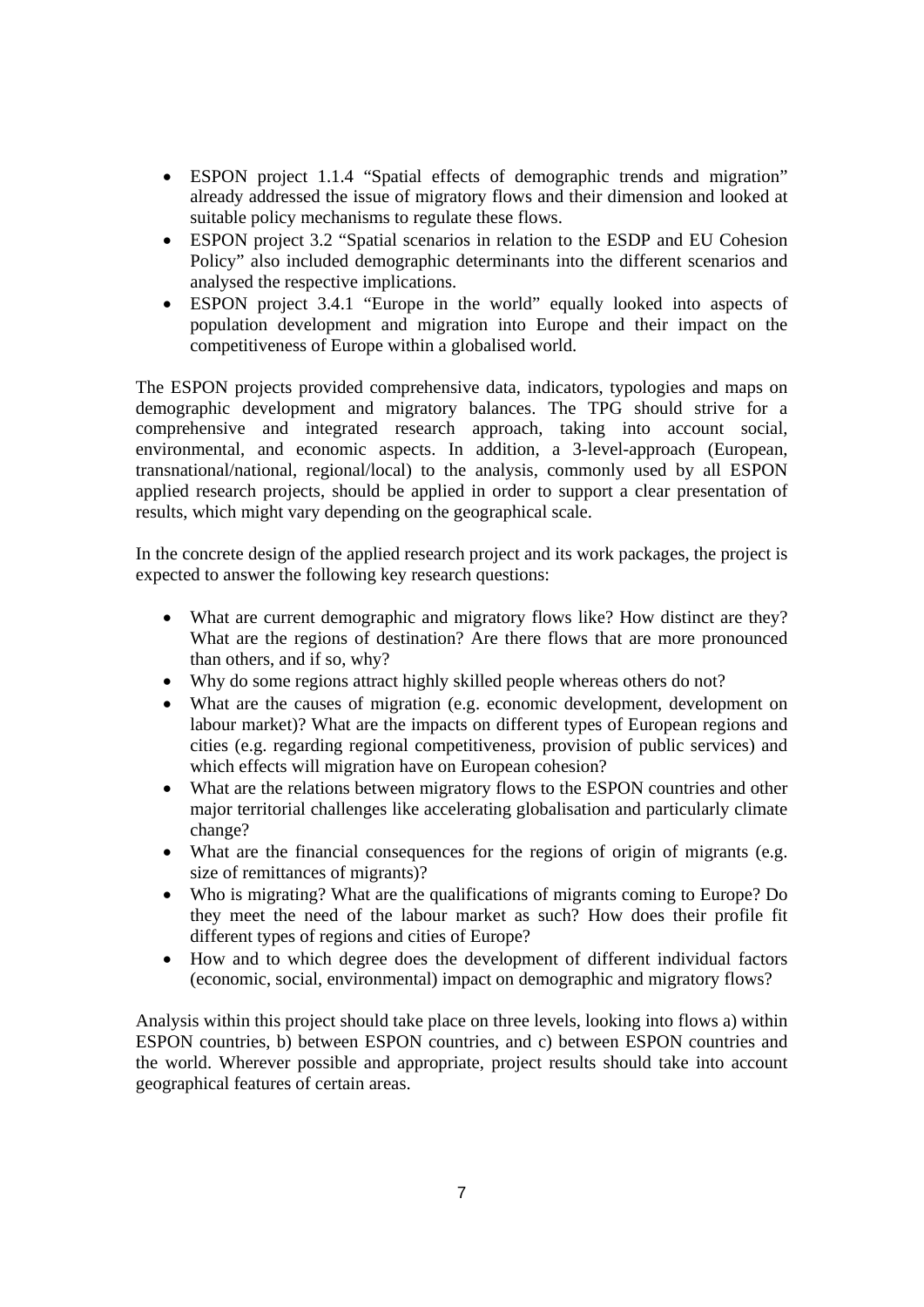The development of simple scenarios is considered to be very important and instructive in the framework of this project. They could, for example, give evidence on the influence of different economic developments within the ESPON territory/the individual ESPON countries on the degree and direction of migratory flows. By doing that, account should be taken of the impact of EU Cohesion Policy on the economic development, which will in turn also impact on migration, as well as of the effects of climate change on different types of regions (see ESPON applied research project on this issue, running parallel to this project).

Furthermore, a limited number – to be defined by the TPG in their inception report – of national case studies could be developed in support of the applied research, based on migration data at regional level, where these are available.

In order to create coherence with project findings of other ESPON applied research projects, the project should present the main final results in relation to different types of regions and cities, using existing typologies for the urban system, rural areas, mountain areas, islands, coastal areas and outermost regions. The final results should also be presented for transnational cooperation areas under Structural Funds, and - where appropriate and possible - also for cross-border cooperation area and inter-regional cooperation areas.

The geographical coverage of the project should encompass all the countries participating in the ESPON 2013 Programme. Furthermore, the TPG should assess the data situation for their field of research in the EU candidate countries, the Western Balkans and Turkey, and report on their findings in the inception report. Depending on the respective data situation these countries would then be included in the analysis.

The deliveries of the project should make use of and complement the existing scientific platform and tools of ESPON, which are accessible on the ESPON website. The project is expected to enhance the scientific platform of ESPON with at least the following deliveries:

- Data input to the development, update and extension of the ESPON database by additional data on migratory flows gathered within the project, particularly in relation to the new Partner States Iceland and Liechtenstein. Indicators need to offer compatibility with a map-making facility, to provide a consistent, homogenous, reliable, and up-datable database.
- Indicators offering additional information on the qualification of migrants to the ESPON countries, on the financial flows between host country and country of origin, and new complex indicators, revealing regions' socio-economic situation as well as change in competitiveness due to migratory flows.
- Typologies of European regions classifying (1) the degree/strength of migratory flows affecting them (both, in-coming and out-going), (2) those benefiting from migration and those loosing out because of it, and (3) the possibilities for enhancing competitiveness through receiving migrants.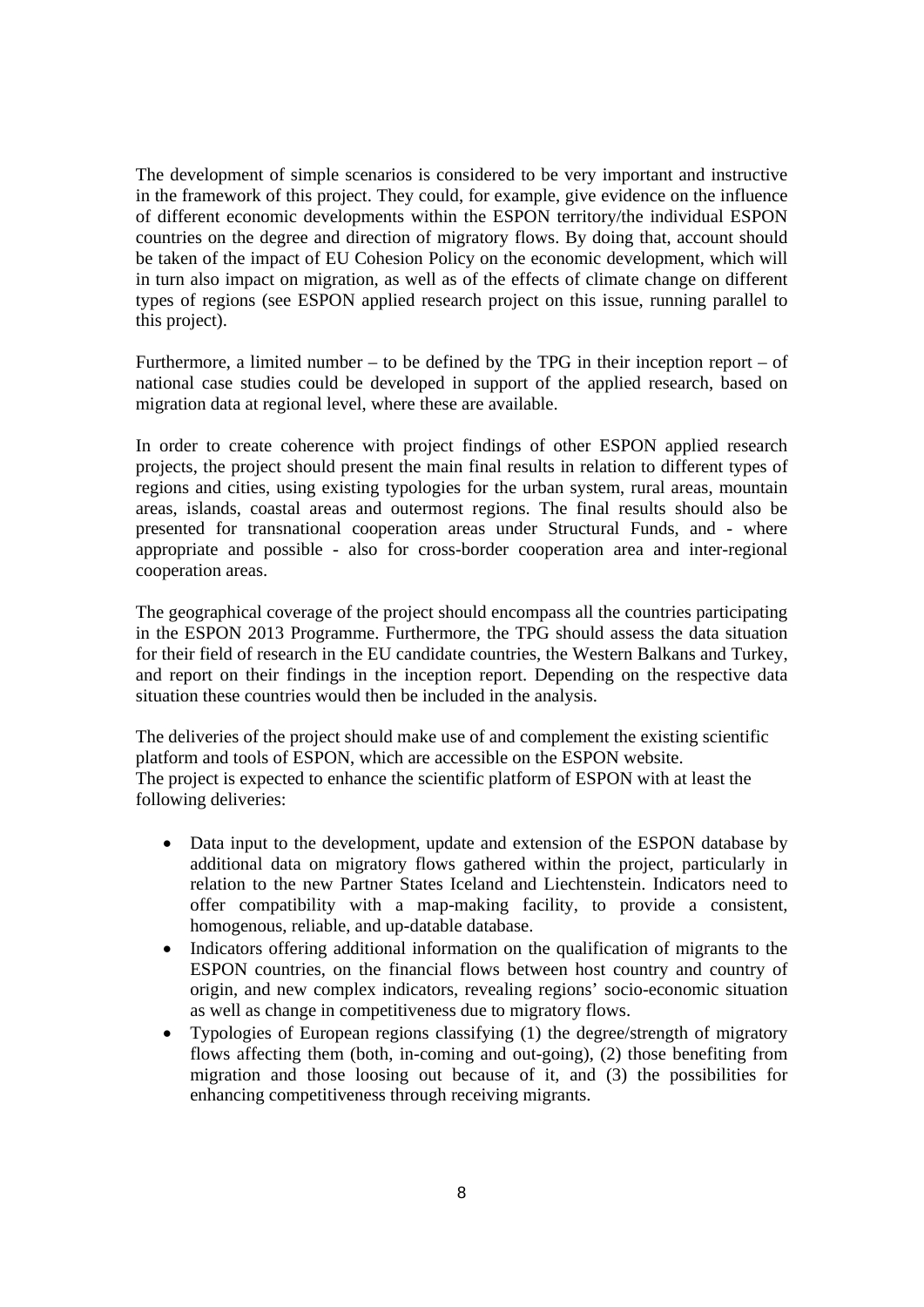• European maps revealing (1) current demographic and migratory flows, (2) their distinction (who is going where and why and for how long?), (3) financial flows between host country and country of origin and (4) development opportunities of [cities and] regions for competitiveness and cohesion in the wake of migratory flows.

Regarding the development of new data and maps and/or the use of existing data, the TPG is expected to cooperate closely with the TPG being in charge of the development of the ESPON 2013 Database.

The results and conclusions of the applied research within the project should be formulated in relation to policy orientations present at European level and make use of the new typologies – if applicable – and maps resulting from the project.

Following the logic of the Territorial Agenda of the EU, orientations for policy makers should refer to the respective territorial development opportunities and the available options to mobilise these for the benefit of the cities, urban agglomerations and surrounding regions in question. In this respect, references to future policy options should take account of European Cohesion Policy orientations, in particular expressed in the Community Strategic Guidelines on Cohesion 2007-2013 and the Fourth Report on Cohesion.

Project findings should make clear which impact the likely demographic and migratory flows could have on the competitiveness and socio-economic situation of European regions and cities as well as on the realisation of economic, social and territorial cohesion in Europe.

Finally, the project should consider avenues for further applied research on the theme.

### *(v) Outputs and timetable*

One of the main objectives of the ESPON 2013 Programme is to focus on research with policy relevance and to contribute to the development of relevant policies. Therefore, the outputs of the research project should be highly operational and coordinated in time, as far as possible, to fit into the relevant political agenda.

The proposal for the project is expected to reveal individual work packages on project coordination, research activities, and dissemination, as well as a schedule for project implementation based on the following timetable and specification of outputs:

#### **August 2008 (Inception report):**

Twelve weeks after the award of contract, a more in-depth concept should be submitted by the TPG allowing for a detailed overview on the research approach to be applied, the methodology and hypothesis for further investigation, as well as a review of the main literature, data sources, etc. The Inception report shall also indicate a concept for the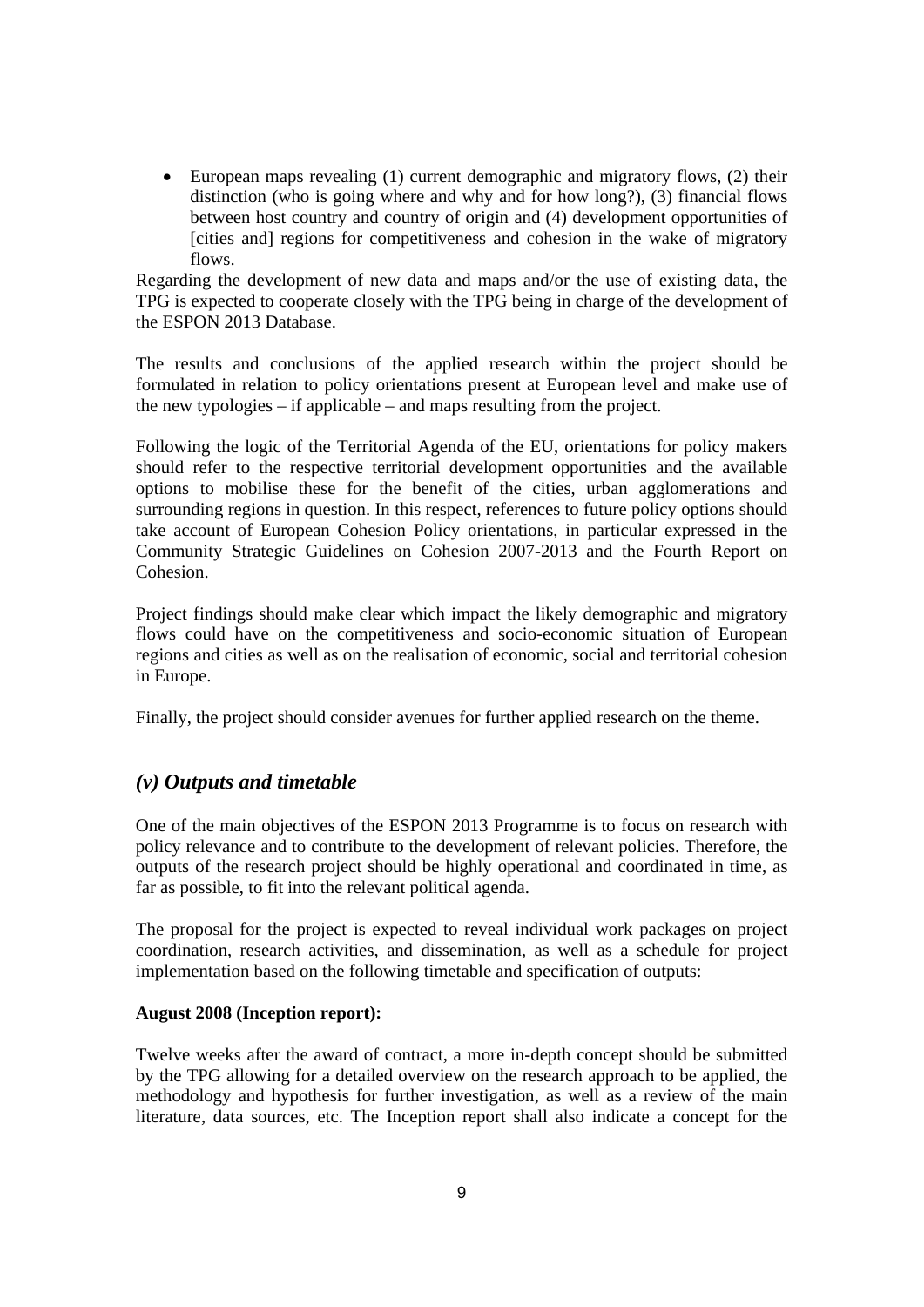development of scenarios. It shall as well include an overview of more detailed deliveries and outputs envisaged by the project as well as an indication of likely barriers that the project implementation might face. The report shall give clear orientation for the applied research previewed towards the Interim report. The research team should also report on the findings regarding the assessment of the data situation in EU candidate countries, the Western Balkans and Turkey and, on that basis, determine the geographical coverage of their research. Finally, the TPG should outline how it envisages making use of existing ESPON results that are relevant for this project.

#### **February 2009 (Interim report):**

The content of the Interim Report shall reflect the orientations given in the Inception Report as well as the results of the discussions having taken place with the Sounding Board. The report is envisaged to include elements such as:

a) Preliminary results on the basis of available data, developed indicators, typologies, and European maps, including

- − First assessment of how European regions are affected both, positively and negatively – by demographic and migratory flows.
- − First assessment of causes and impacts of migration on European regions, particularly regarding regional competitiveness.
- − First indicative identification of types of regions that are benefiting from migration and those that are loosing out because of it.
- − First indicative outcomes of the simple scenarios developed.
- − Data collection achieved, including an overview on statistical and geographical data collected by EUROSTAT, and national Statistical Institutes etc.
- − Draft typologies and European maps.
- − First indications on the conclusions and policy relevant options that could be the outcome of the project.

b) Plan for the applied research towards the draft Final Report as well as the Table of Content envisaged.

#### **February 2010 (draft Final report):**

The draft Final report will take into account feed-back on the Interim report from an ESPON seminar and by the Sounding Board. The report is supposed to include elements such as:

c) Report (max. 50 pages) on the main results, trends, impacts, scenarios and options for policy development, including key analysis/diagnosis/findings and the most relevant indicators and maps (any additional information should be included in a scientific report). Particular important are options for policy makers, which could provide the basis for interventions related to development opportunities for improving European competitiveness and cohesion.

d) An executive summary (max. 10 pages) summarising the main results of the applied research that can be communicated to a wider audience of stakeholders. This summary should be based on the Report mentioned above.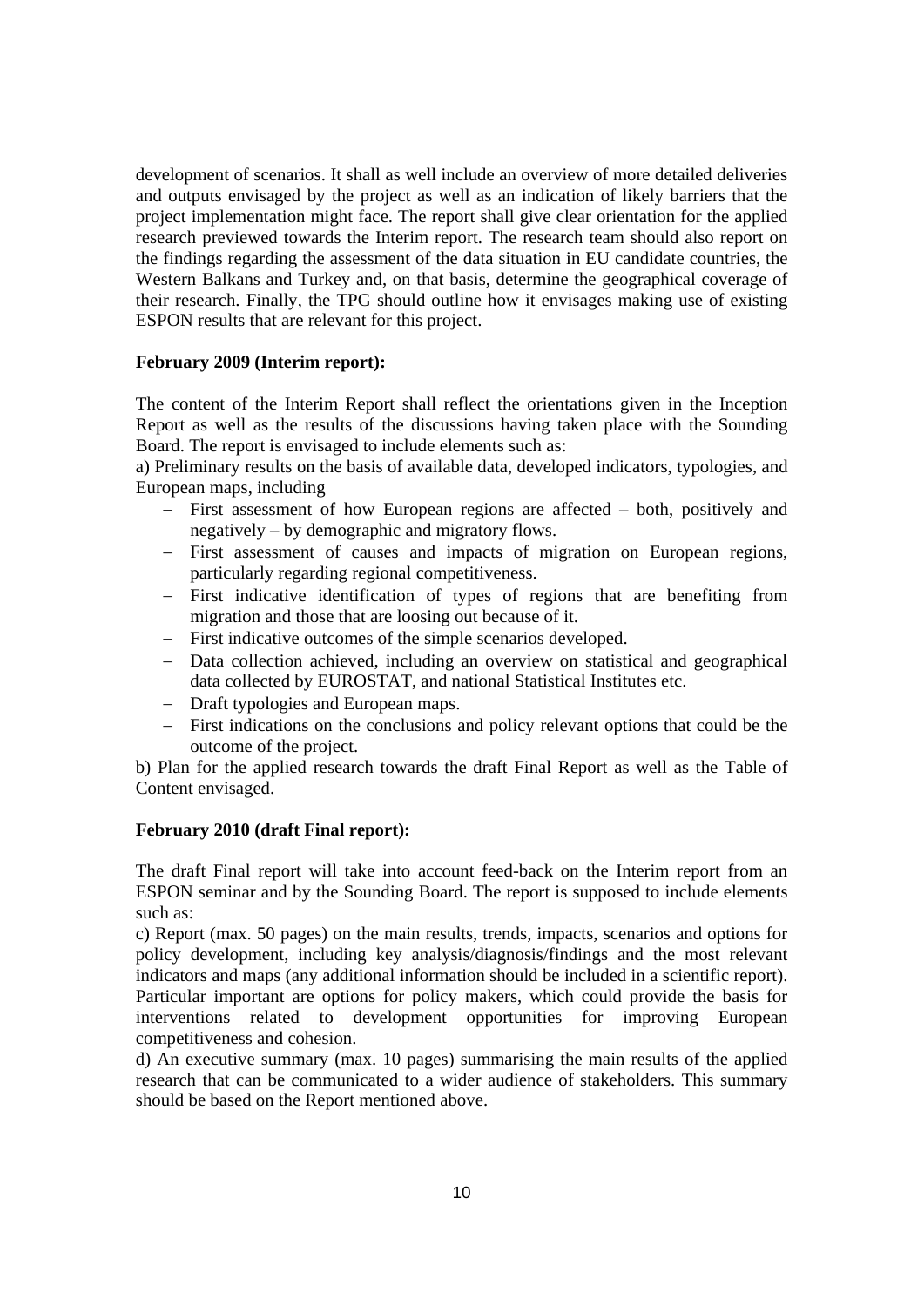e) Scientific report documenting the scientific work undertaken in the applied research including elements such as:

- − Literature and methodology/theory used.
- − Typologies and concepts developed and used, including simple scenarios developed revealing diverse evolutions of migratory flows due to different economic developments within the ESPON territory/the individual ESPON countries.
- − Data collected and indicators used, including tables with the exact values of indicators.
- − Maps produced in support of the results, covering the territory of EU 27, Iceland, Liechtenstein, Norway and Switzerland.
- − Tools and models used or developed.
- − Future research avenues to consider, including further data requirements and ideas of territorial indicators, concepts and typologies as well as on further developments linked to the database and mapping facilities.

The MC and the Sounding Board will address the draft Final report and eventually ask for clarifications.

#### **June 2010 (Final report):**

f) Revision of the Draft Final report on the basis of comments received.

### **June 2010 – January 2011 (dissemination):**

g) Dissemination of project results by the TPG in the framework of international conferences and seminars, e.g. transnational activities of the ECP Network, events organised by the CU. These activities need to be reflected in the budget proposed by the TPG for the implementation of the project.

In order to justify expenses claimed for refunding by the TPG, a short progress report (max. 10 pages) has to be submitted to the CU every six months during the project's period of implementation. This should consist of an account of progress in the individual work packages according to the schedule in the proposal. The report also should allow an overview on the development of the project regarding development and use of methodology, results at different steps and next steps to be taken within the following six months.

Irrespective of the above mentioned reports to be submitted at certain stages in the project life cycle, the TPG is expected to give presentations on the state of their research or/and the results in the framework of internal and external ESPON seminars. Therefore, when setting up the project proposal, the TPG should also allow for travel expenses for the attendance of ESPON seminars.